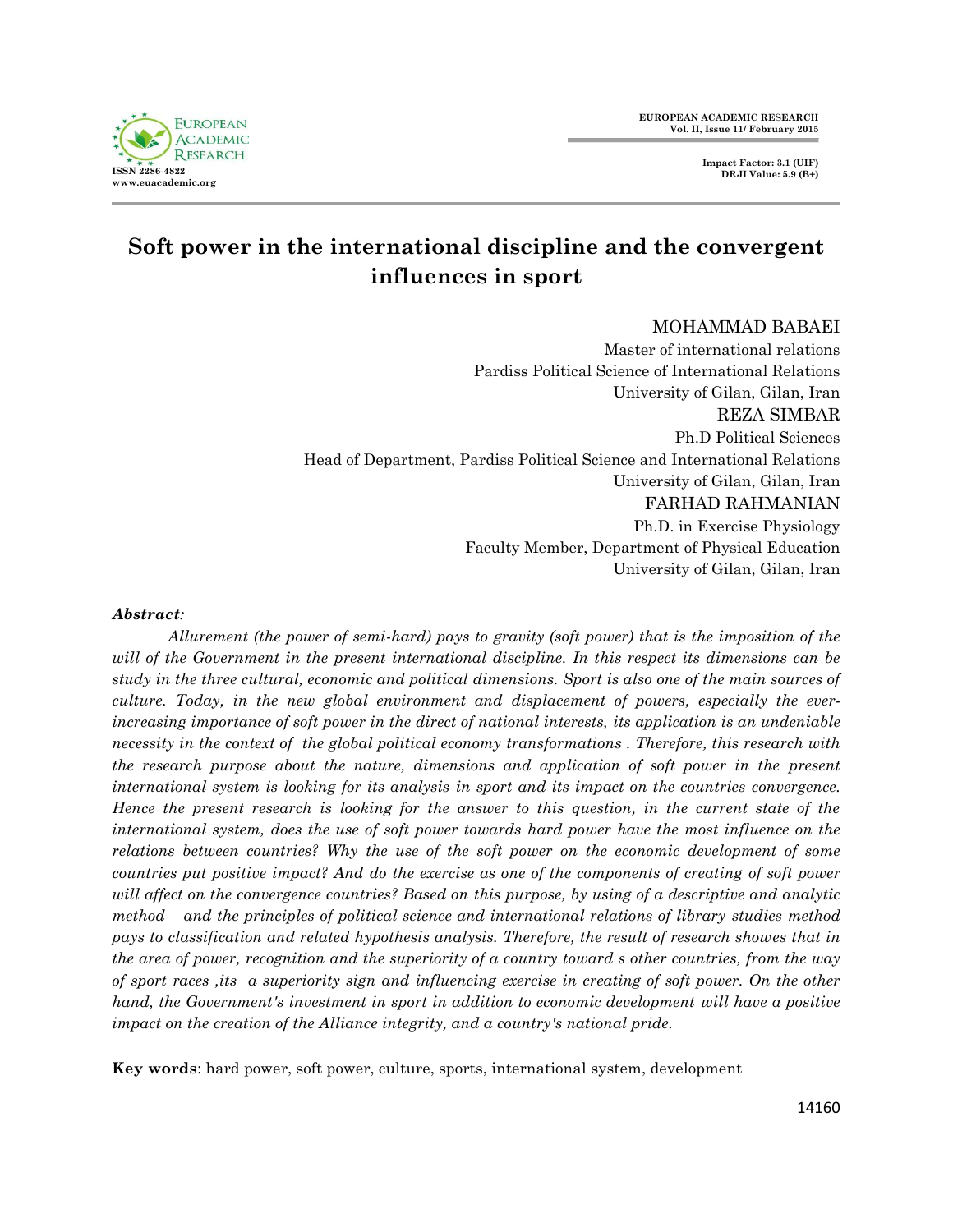# **Introduction**

Nowadays the equation of power and security was came out of its traditional framework in international policies, and has provided a new platform of interactions among countries. The transformation in the power platform was caused to change of the power place from its original space time means hard power. Today's societies, is account powerful not merely in the material interests but in the ability to change of the other governments behaviour . Therefore, this dimension of power called second face of power or soft power which its result is indirect influencing and coupled with the consent on the others. From this respect , the evolution in the nature of power, was caused to use soft power to deal with threats in countries.

But the essential thing, is understanding of the importance of its recognition and an attempt to localization of it according to the characteristics and national characteristics. because the appropriate and timely recognition of threats and opportunities arising from the new international conditions is caused to proper exploitation of the opportunities and repulse of the threats.

In this regard, the use of economic, political, and cultural tools will be more effective in creating soft power. Sport is one of the secondary variables and depends on it in the cultural sector. In thinker's opinion of this area today, the impact of sport in the global society, on creating national convergence – countries towards the other main variables of soft power will have more positive influence. "

Today, the discussion of exercise is propounded much in sociology science and analysis of sport in the global society, teaches us that the global economy neoliberal, diplomacy, cultural globalization, national identity, and the media in present international relations what situation do they have?

With regard to the role of sport in the contemporary world and its use in the cultural debate, which as an effective means of is propound in creation of soft power (1), analysis and study of sport in international relations is caused to identifies and better analyze towards the global economy neoliberal, diplomacy, war, cultural globalization, the formation of national identity and the media.

## **Methodology of research**

The present research in order to analyze the subject and its objectives, from the beginning of the 21st century, pays to the concept of soft power in the current international system and the role of sport in creating convergence special in the areas of The Middle East and especially Iran. In compiling this research, by using analytical and descriptive method and political sciences principles and international relations and other related sciences has paid to the main topic. As well as in writing this research of library studies method, a list of books and articles, documents, statistics and related software, along with its full specification was classified and then analyzed and finally compiled.

**EUROPEAN ACADEMIC RESEARCH- Vol.II, Issue 11/ February 2015** 14161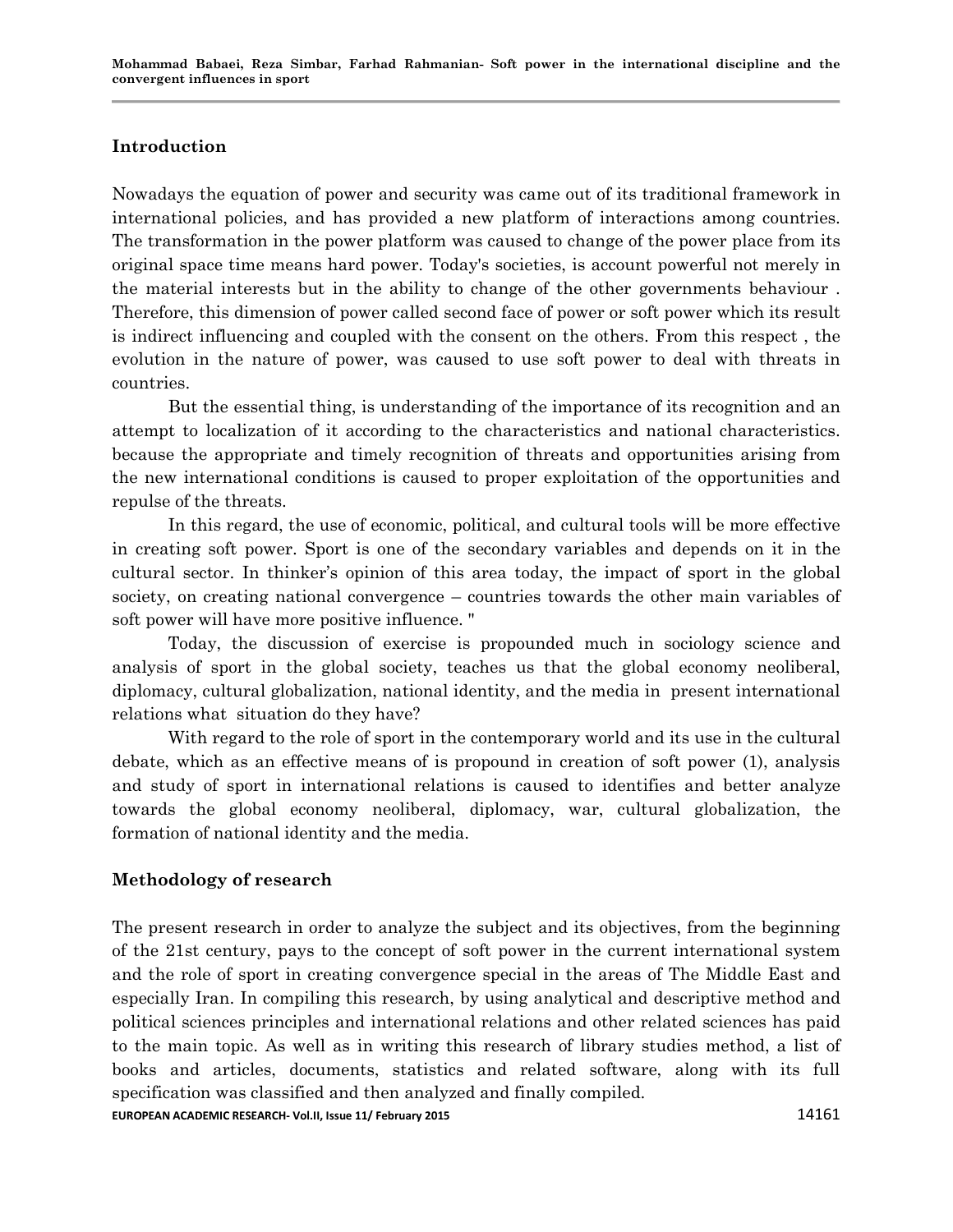#### **The findings and the results of research**

Today, any country that can not exploit of soft power resources in advancing the goals and its resources, it must be bear a heavy cost in using the hard power, along with their complete failure to achieve his goals. Hence the lack of attention to the created transformations in the new global environment and in displacing of powers especially the ever-increasing importance of soft power in conduct of national interests , is caused to inefficiency and increasing the costs for the Government in the field o f foreign policy. (2). in this case, understanding the sources of soft power and its application in foreign policy of countries, seems to be essential.

Countries of the world, including Iran, with promoting community health level and social vitality with cultural approach, are trying to consolidate the position of their country in the international arena. On this basis, in the discussion of the cultural values of sport it is believed that exercise, is the tranquility and training factor of mental and physical for all of society. As well as in conjunction with its convergence it is said that all human beings from the perspective of values are possess of respect and credibility and all should be enjoy of social rights. So, in the range of sports services must be avoided of discrimination, prejudice and short-sightedness and all must be enjoy of sport services perception (3). On the other hand at Governments look, today sport is one of the matters that was been propounded to different titles in the world and a lot of groups in various forms deal with it. Hence for its importance the Governments embark upon an undertaking to establishing the Ministry of sports and sport offices with a lot of cost to build stadiums, complexes and gymkhanas, and also providing the equipment and sports clothing. In order to advance of goals of their power in society, they arrive to original purposes with playing sports programs on TV and radio using, magazines and other media band . Also, States should search explanations to supporting of exercise. Such as the effect of economic, public health, international fame and national "feel-good factor» (4), all of them in modern studies of power are components of factors of creating soft power of Governments.

Apart from its positive and negative aspects, sport is as a means for creating social changes, have an incredible power (soft power). Hence, an exercise has an essential role in formation, replacement and everlasting many of the social value (soft power). This kind of attitude, while creating a sense of personal identity, is cause of social identity, and provides a sense of membership in group and people. In addition exercise ,pulls over the obstacle of social groups, gender ,descent barriers and age and strengthens the relationship and the link between the masses of people and Eliminates of tension and conflict. (5). Thinkers of this area believe that most of the cultural changes of communities (which is effective itself in creating soft power), form according to objection sports lobbies. Hence often sport is the main Organizer of protests, and social changes, and this, in turn appears the economic and political changes in society as a whole (5). Based on this, exercise is a tool for social transformations that in following it can cause an economic and political changes as well.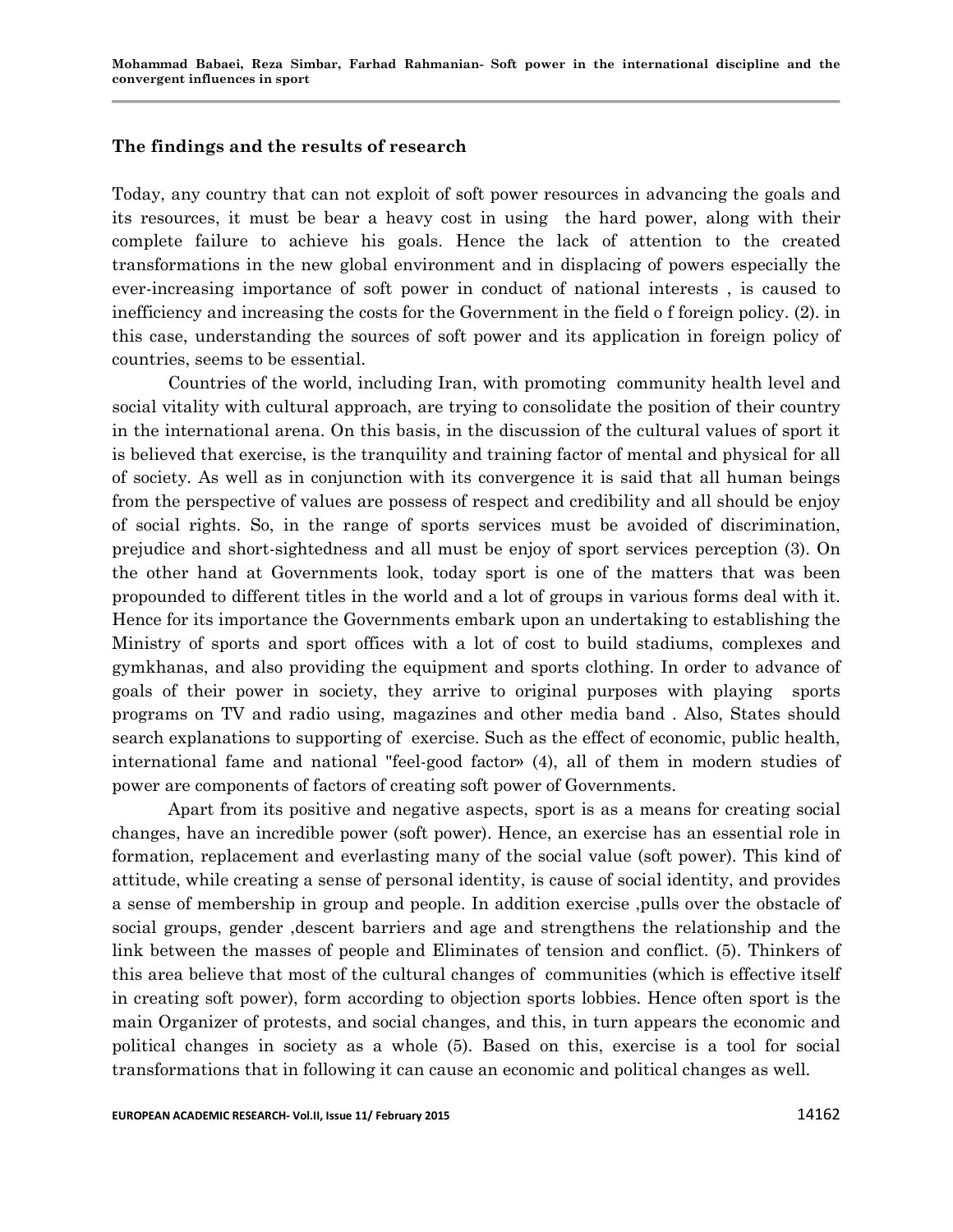In economic impact dimension of sport in creating sport soft power at the level of competitive with coming out of unprofessional state, manifests as an amusing profession which is under the influence and supremacy of politic and economic and money and the credibility are the main funds of sport for athletes, coaches, dominate structures , the owners of the sport institutions and host countries of sport events.

In this regard, the economic aim of sport, is invest and prosper to economic life in zones and cities. As well as the economic impact of sport for the Government including tax revenues, direct costs of teams and their owners, create new jobs, improve and develop infrastructure, attract sport tourists and replacing heavy industries with sports places (6). Accordingly, in studies conducted in this research some ultra nationality companies, global transfers, sports clubs, sport tourists and sports places are in the center of its most original and influential. Therefore, each of them with respect to their economic role can be influential in creating of soft power in economic section.

# **The political dimension of sport in creating a soft power**

The super mass development and extent of application of communications appliances, particularly visual and aural communication appliances, has changed sports arena to a global representation scene. Therefore, from the years 1960 onwards, some countries could exploit of the currents and political movements for presence of widespread mass communications appliances in the field of sports in the interests of themselves and to express their thoughts and desires.. For example, the 1968 Olympic Games in Mexico and the Mexican people protest against the ruling Government of Mexico that world public opinion was been mobilized against Mexico. In this regard, on the world's sports history, there are the athletes revenges instead of politicians. Win the Argentina versus England in World Cup 1982 retaliated on British all the years of the occupation of the Falkland Islands, Algerians lovely endurance versus France and… in the world of football are examples of the operation of the exercise replacement. Therefore, thinkers of this area believe, political exercise or in more eloquent expression political use of exercise is dangerous and undesirable. For example, successive failures of Iran in different fields of the Olympic and World Cup wrestle or preliminary competitions of World Cup soccer in the previous years, wounded the Iranians pride. This was the result of lack of policy existence and sports proper strategy in Iran and its being political. So exercise is associated with the policy. In this regard can be said that in the second half of the twentieth century, exercise beside its political discussion role played , as a strong factor social and also an educative excellent tool. But now (in the 21st century) sport, is a great entertainment for the general public and in addition it forms also an important part of the economic activities. Despite this shift, the sport plays still an important political role in strengthen national identity and social and educational values (in mind soft power). (7) .But it seems that the dream of sport that had formed under the Olympic ideal little by little is in fading for being professional and the business.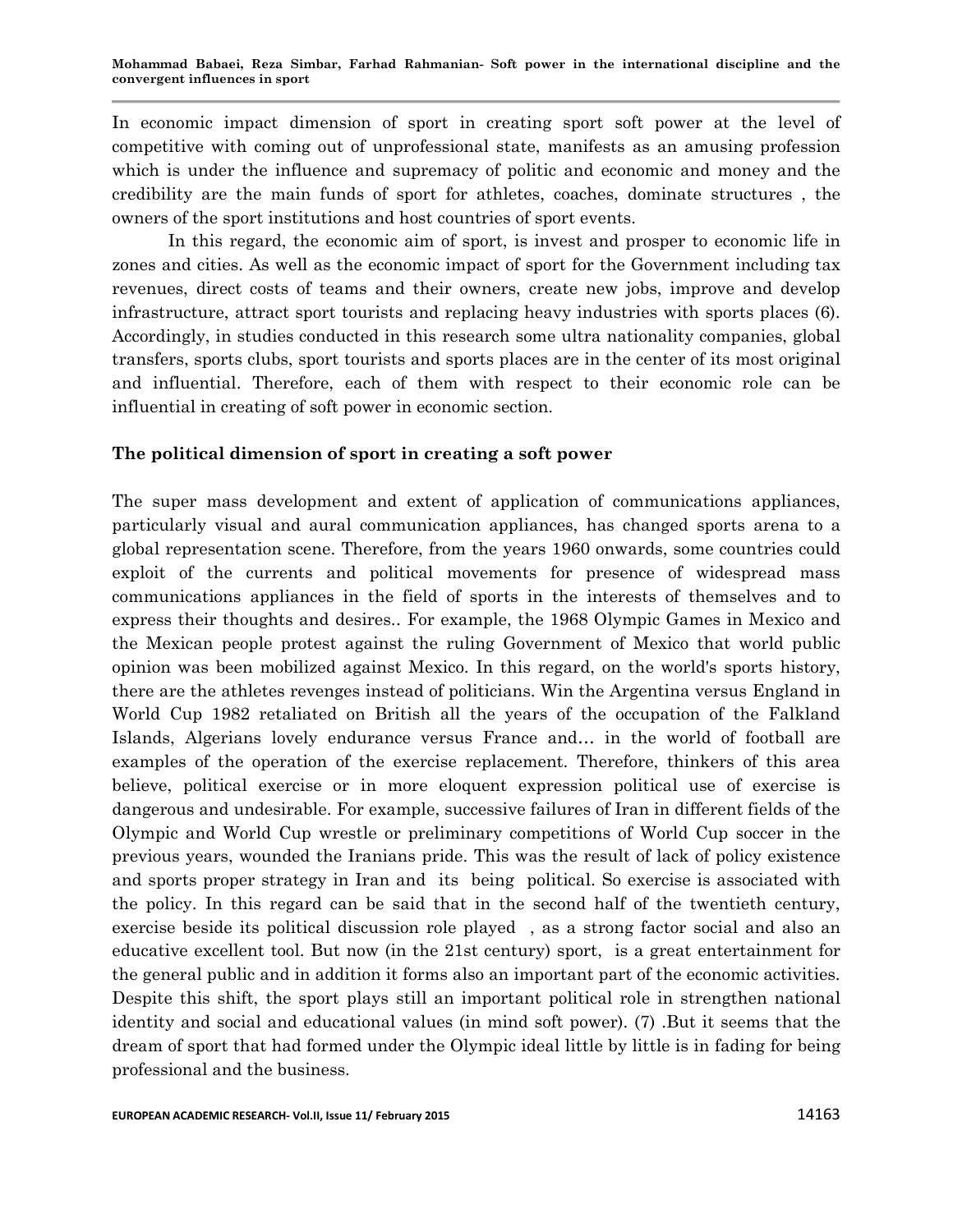Exercise can affect on the political culture of a country. In countries there is no public political participation, most for the cultural reasons, , sports is a weak step toward partnership political culture. On the other hand, fore handing of sport elites is different in different social role playing and their role in being pattern for different classes for cultural, economic and political conditions. For example, in the African continent, athletes were changed to national heroes of the hungry African. Also, arrival the sports team members to the politic arena can naturally open the supporters of that team entrance way into the policy arena. That's why today, and in the contemporary world, usually in elections time political parties try to put famous athletes in their electoral list and the least that they try to obtain supportive view of a party or a person(8). So the clear role of sport in policy arena can settle in direction of one of the goals of soft power means the people's political participation.

In relation with sport role in direction of public opinions of soft power of countries now, clearly it can observed that Governments to maintain the stability and sustainability of Government at the certain times that there's a crisis, they use all tools including exercises to orient and guide public opinion, (8)

# **The role of convergence exercise in Governments soft power**

Joseph Nye in "the power " book to explain the soft power stresses to this point that soft power is the ability to desired acquisition through the attraction and not coercion or enticement. He recommends to the countries that in order to earn this kind of power should be have correct and proper use of cultural grace which is one of its basic components (along with the economy and politics) (9). In this regard, one of the effective tools of governments in the world today is the using of sport to attract individuals and their people. With financial assistance to sport and using of advertising media in order to national unity firmness and continuity of their governmental discipline, they enjoy of sport as an efficient means. Hence, in the present study and in line with the analysis of the hypothesis and goals of the research topic, some of the main index and influencing the role of exercise convergence states in this base, has to be brought:

## **The role of ethics convergence in sport**

**EUROPEAN ACADEMIC RESEARCH- Vol.II, Issue 11/ February 2015** 14164 The idea that exercise is caused to make the ethical character has propounded from ancient times. Plato in his Republic book States: there are two arts that I believe were offered to human on behalf of God, one is music and the other is athletic movements. Not because of the contemporaneous presence of body and soul in them, but because of their being rhythmical. Centuries later an existentialism philosopher called Camo stated a category where can actually taught the ethics in it was sport. On the whole, this belief that sport is an important figure of ethics instruction, there exist widely in different cultures. Therefore, publicity and promotion of sports in society level from government, due to its inherent nature can be promotion cause of ethical spirit and people manner of community. In this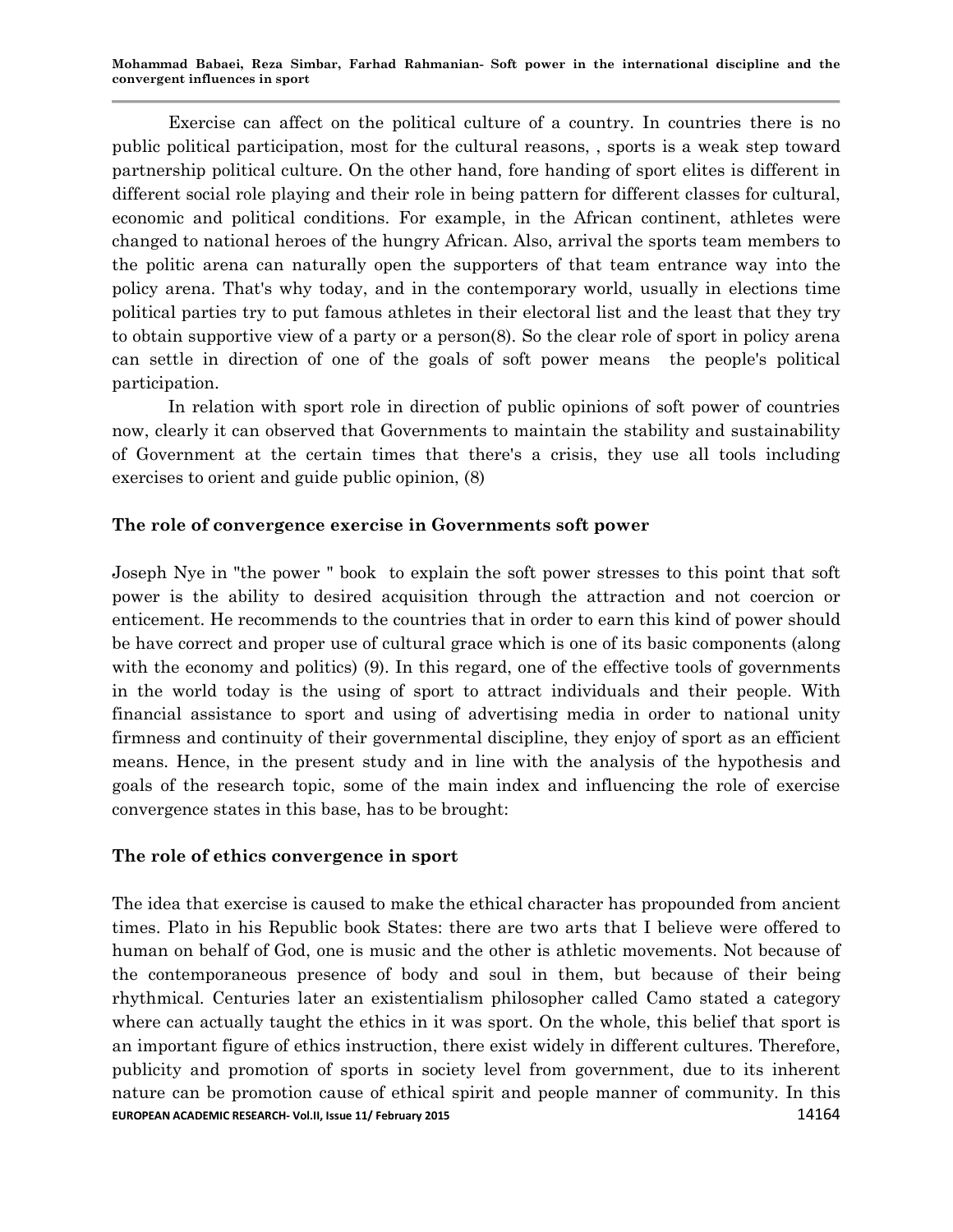case, respect for social relationships, respect and commitment to laws and responsible spread in a country's level (which is the soft power thinkers wanted). This unwritten and ethical agreement in sport is sign of sport nature. For example, an athlete must restrains of winning without competition, for example in situations where the practitioner has damaged or delay. (10).

# 1-existentialism

Therefore, governments in the current international system , were ensured of this issue that effort to exercise will be performance cause of their main decisions in one country according to exercise moral instructions. Because the obligation to exercise , respect to laws and responsibles and social relationships which is the part of basic needs in the implementation of soft power , there is in sport ethic and manner.

# **The convergence role of places and the sport space in the different classes of societies**

Sport complexes in the world today are centers where hold the most compression meetings and human conferences. Due to the accumulation of a lot of interested people to sporting activities and the excitement and rhapsodic presence of young and old , male and female athletes and spectators in the places and sport spaces , the majority of visitors and users of this places and sport space have considered of governments in order to implement the objectives of soft power (11).

# **The convergence role of sport in national pride**

Today, success in sport and at the international level is known as a great national value and can make proud the people of a country. While the defeat in sport fields gives vice versa result. If their athletes or teams were successful, this issue improves the face of those countries in the world arenas . In this case, the sport achievements meantime the short period economic impact (by selling flags, special t-shirts and various forms of reminiscents and memories), will be cause of help and orienting the governments strategy through the national pride of nations.. Hence the success of a sport team, calls this thought that nation of that country are assured and confident and there are the democracy, stability and human rights in that country (12). So to high national pride of a nation thought sport, is made the governments pursuing their objectives at the level of a community, use of it in order to soft power performance.

## **The convergence role of exercise in people's alliance**

EUROPEAN ACADEMIC RESEARCH-Vol.II, Issue 11/ February 2015<br>
14165 Since exercise because being popular, put asides social groups obstacles, including gender, race and age, with regard to this the us, can one of the tool reasons using the exercise in soft power with creating alliance between people with strengthen communications and links among masses of people and Eliminating the tensions and strife.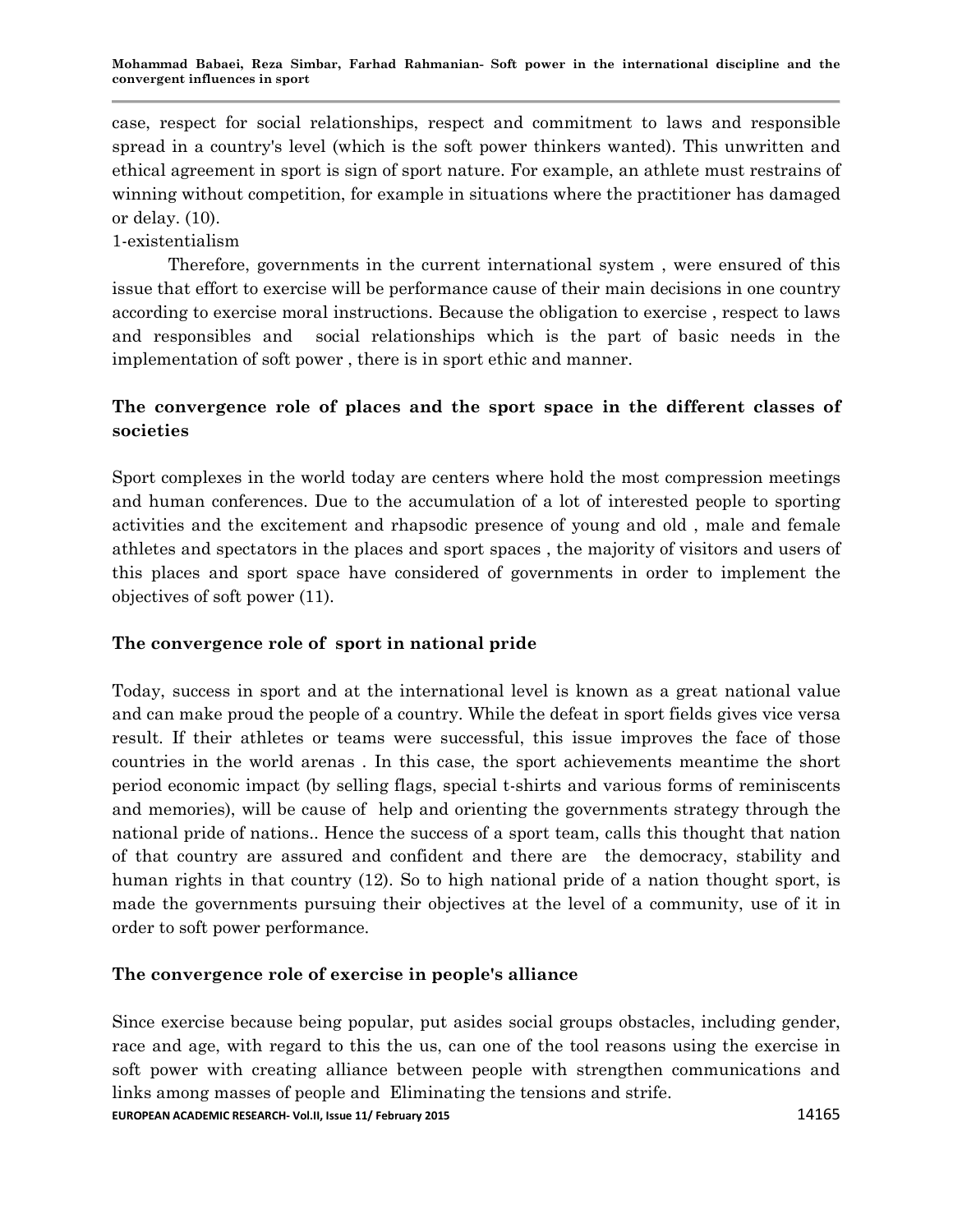#### **The convergence role of school exercise at national level**

So the current Government of the world in order to develop and strengthen the various dimensions of development of students are looking for expansion of school sport in their States, until can reach the next people of their community from teenage time to desired and pleasure intellectual and physical growth . Since in the discussion of soft power, attention to the teen and young crust of society and their education is one of the fundamental components of social culture of soft power, therefore, the school sport and physical education while its convergence role at the level of the community, helps them in order to implement of governments soft power.

# **The convergence role of the Islamic Federation of women sport at international level**

Because of the common patterns contradiction with the world Muslim women's beliefs in the world international squares, and consequently their pale presence, with the goal of advancing women's participation in sport activities by proposition of the Iranian national Olympic Committee Vice-President time in 1369,formation of women's sports solidarity Council of Islamic countries with the removal aim of this vacuum was propounded and approved in that year and thereby the Islamic countries women sports was established (13).

## **Examples of positive outcomes of exercise using on countries soft power**

What was brought so far in this research indicates this topic that the ever-increasing need of governments to exercise and its development in the direction of the implementation of its policies and demands on the ground of soft power employing for attraction and convincing of society people, was been the part of necessities and requirements of the countries management. On the other hand, the exercise development from the governments, a good opportunity brougth into existence for men and women and all the different crusts of society until in addition to the progress of exercise ,they have been positive experiences in the partnership, social prestige, service to others, meet other people of communities and relationship with them. So the consequence of employing exercise tool of the Governments, is not merely done in order to convincing and absorb all the society people but the society people also will use of available opportunity, which this article also emphasizes on the positive effects of exercise. Therefore, considering to the consequences of using exercise in soft power of the countries , in this section will be mentioned to some of them:

## **Olympic sport organizations (OSO) and soft power**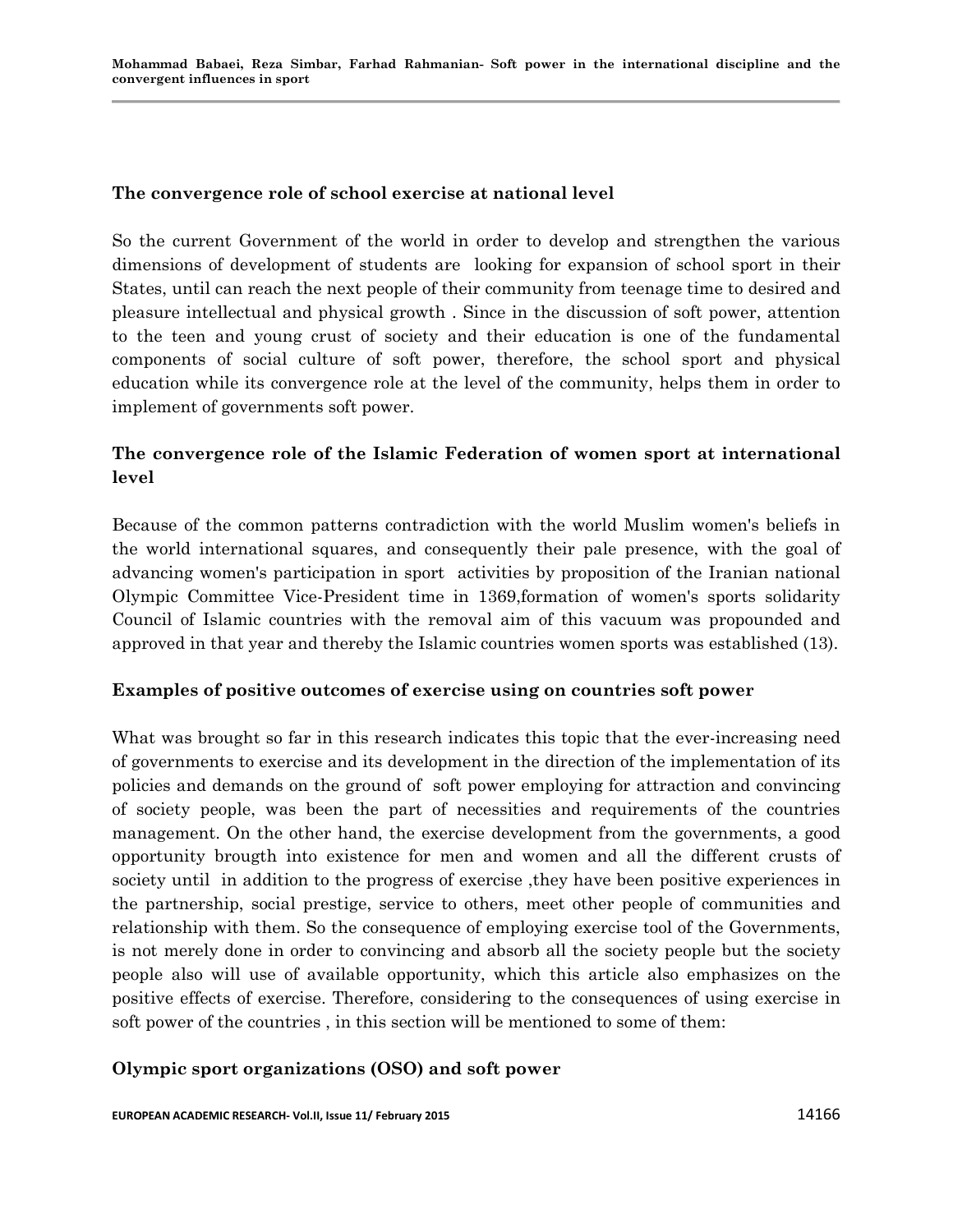In most countries of the world due to the environment, the specific characteristics of and most social significance , the Olympic sports organizations (OSO) are propounded. It is for this reason that sport is constantly under detailed review the general public, the media, political parties and the Government.

In the chart (1) we observe some of the original Olympic sports organizations beneficiaries. In this diagram a lot of bands from the classes of society are the beneficiary. In this regard it can be said that the outcome of reinforcement and development of Olympic sports organizations are positive and even double-up. Because in addition to being beneficiary a very large classes of the community, Governments with penetration to exercise can use it, in order to progress of soft power goals.



**Chart 1: The beneficiaries of Olympic sports organizations (OSO) source: (14)**

## **The economic result and soft power**

**EUROPEAN ACADEMIC RESEARCH- Vol.II, Issue 11/ February 2015** 14167 14167 One of the main factors that keep alive the sport in the world, is the economic result and effect of it. The role of sport in terms of the economy in the community is undeniable. Its economic result in families, institutions and various community organizations is caused to briskness and develop the business. But today hold various competitions on the internal or international level due to its importance, in addition to the entertainment, the more costeffective of it has importance with the Governments. Of the important resources Government's income through the development and expansion of exercise can be the right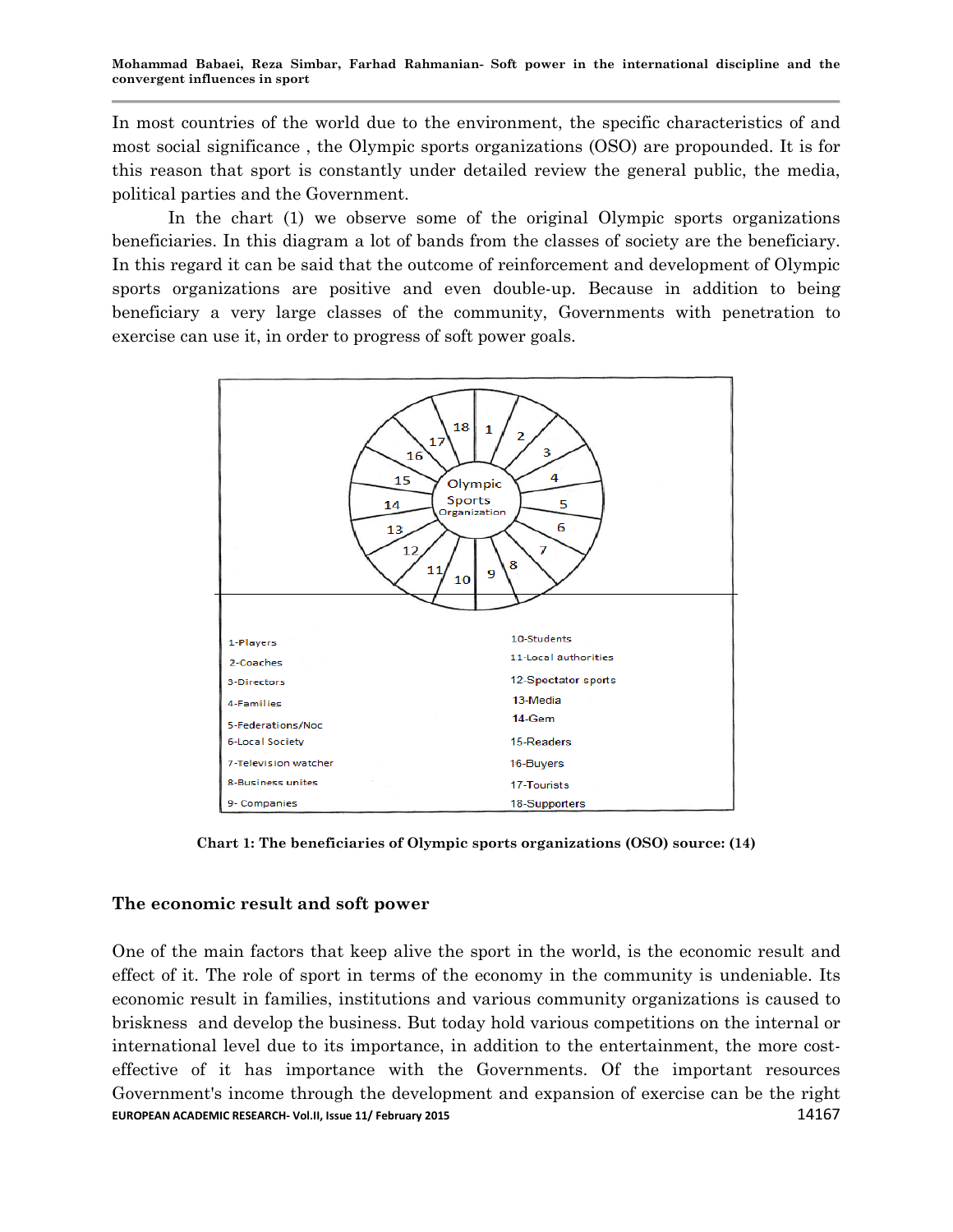to broadcast the games, buy the ticket. Of other resources of sport security, are sponsors and volunteers, such as the Mercedes company (transportation) or Lufthansa (air transportation). As well as the production of licensing Olympic marks and logo commercially can bring a lot of revenues for Governments (15). So the Government financial and service helps to sport, such as team travel expenses, the Federation meetings ,affairs conduct , coaches and staff in the development of sports, training expenses and exercises athletes, sports camps, tournaments and medical services (15), while creating employment and income for those involved in the sport in the community, it can caused to create income for governments too. In this case, the result of the sport's economic which is one of fundamental components of soft power (along with culture and politic), is the bidirectional positive consequences of people and the Government which will be useful for the Governments and the various strata of society.

**The relationship between the Government and the exercise in soft power**: in most countries, the kind of attitude of the Government towards the sport, play a major role in the development of the sport. The Government in the implementation of their power (soft) and the need for athlete people because of financial need are associated together. It Seems this mutual process between the State and the exercise is positive implications of using sport in the field of power (soft) .

**The sport relationship with the media and information technology in soft power:** The transformation in associated of media with the sport represents power and change penetration and technology development so can their relationships with sport in the Western developed world and countries are coordinated with them and even poor countries or developing was been caused to prosper of market and trade development. On the other hand it is also possible that the sports media of the world developed countries affect on developing countries culture (16).

So the media and information technology factor in sport also is good for national integrity and also is a tool in the hands of political soft power in the realm of international relations. The result is that the investment in the sport, although for health, commitment, integrity and national unity of a country has a positive impact, but the Governments by tool using of it as a soft power factor for satisfaction and attract people at the national level and the international level benefits of it. They all represent this subject that sport, in addition to being the perfect tool for developing countries, can have positive effect on the convergence of countries from the internal and the international dimensions.

# **Discussion and resulting**

Generally there are three major ways to achieve national goals and interests of a country: The first, it is the use of the threat of power and force, the second it is the allurement and the third it is to attract and collaborate in a way that's what you want to do. The third solution that speaks soft power shape is always more low-cost to two other solution. Thus,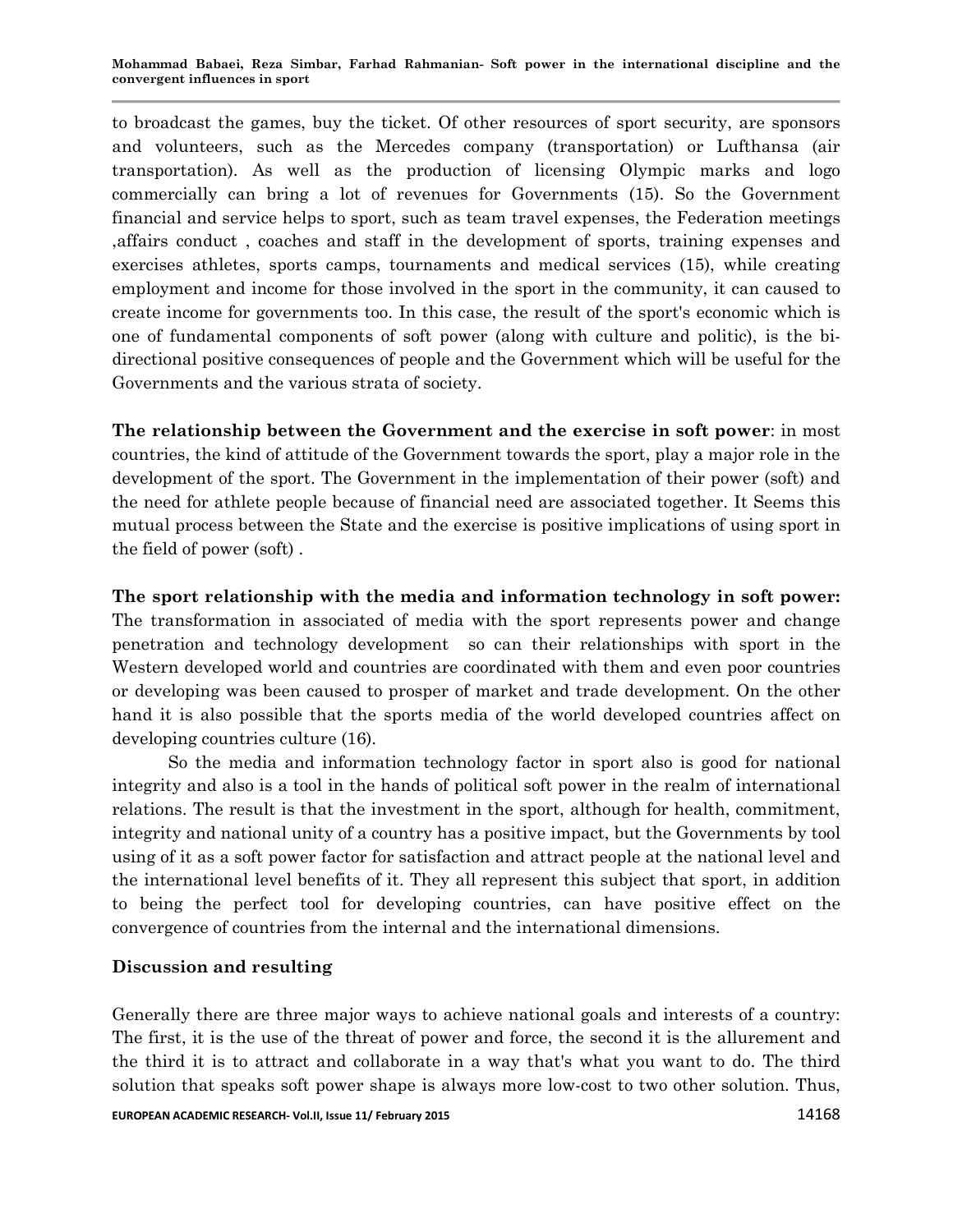in recent years the theory of "soft power" in many political, economic and military fields is been propounded. According to this theory, the use of hard power is not the only means available to achieve the goals. The basic concept of soft power, is more than a mere ability to influence on the others, but the ability to attract others in a way that what you want to achieve without the necessity of application of hard power. Soft power of ability of an actor that is not necessarily always a country is of course for using penetration on the others through convincing them and in this way was not necessarily used of the threat or force. Soft power can be consisting of cultures, values and opinions as well. But in the hard power, direct coercive tools was used that in a generic manner is associated with coercion and threats.

Therefore, the "soft power" is a word that in the theory of international relations was used in order to describe the ability of a political collection such as Government for influence (mostly indirect), on behavior or interests of other political collections through cultural or ideological tools (mainly). The soft power theorist is an American scholar "Joseph Nye". Nye meets the soft power as an important part of the united state national power resources and insists on necessity of taking advantage of it in American foreign policy. He propounded his theory in this field in 1990 in a book titled the variable nature of American power and in the next numerous works he paid to more details about it .In Nye opinion , strategy adverting to hard power, in terms of the ideal in order to advance of national interests have focused on "military intervention", "forcible diplomacy" and " the economic prohibitions" that were leaded to adopt oppositeness policies with other countries. In contrast, the strategy adverting to soft power in order to achieve common solutions are stressing on common political values, peaceful tools to manage conflicts and economic cooperation. From this perspective, soft power is not necessarily equal with the ability to influence. The influence can be based on hard power, threatening or remuneration and soft power has the ability to absorb more over than encourage or the ability to animate people through discussion and reasoning, that often is leaded to satisfaction. Therefore, on the basis of behavioral standards, soft power is the power to absorb and its resources are categories that create such gravities. However, absorb power cannot comes true and be possible without ability to penetrate. Soft power is caused to shape others behavior without the direct application of hard power. Joseph Nye in defining soft power writes: Soft power is the ability to achieve what you want through attraction and persuasion to threat and coercion or awarding points. The soft power is arised from attractiveness of cultural values, political and ideological beliefs of a nation.

**EUROPEAN ACADEMIC RESEARCH- Vol.II, Issue 11/ February 2015** 14169 In the meantime, one of the new and impressive tools in recent decades, is the use of exercise in guideline of the countries cultural power. In thinkers opinion of this area, to participate in the exercise, is a sign of civilization , health and happiness of a country. Therefore, it can be said that the politicians and Governments objectives for interference and arrival to sport in order to justify its power (soft) is for these reasons: public order protection, justice establishment and human rights protection, health and fitness protection, promotion of the prestige and power of a society or a nation, promotion of the identity and unity, reproducing values accommodate with ideology of the dominant policy,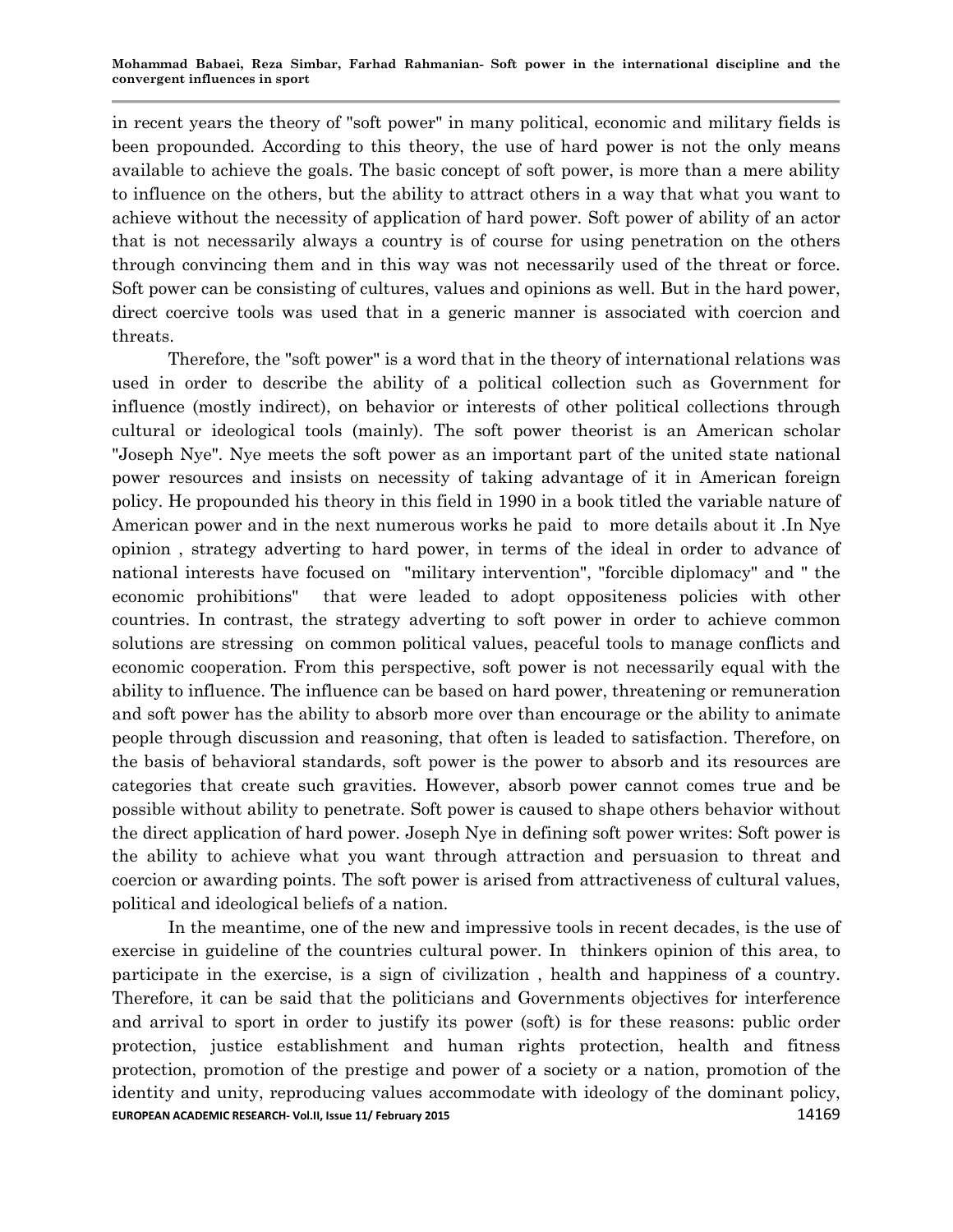increasing support and patronage from political leaders and the Government, facilitating economic and social development (goudarzi & colleague; 1391 k-107).

So the governments Sport affairs which apparently is nonpolitical know as an area and a field for competition for the sake of power. In other words, exercise and Government have impact on each other's. However, the influence and the impact of governments on exercise is more. Because the governments at the national and international levels determine the exercise goals. But in was done reviews, there is this fact that the reasons of the Governments interference is not the same for all countries. Because they are different about how exerting soft power and their economic, political and cultural status in sport. But on the whole, Governments in the implementation of soft power ,take maximum use of sport in order to secure their goals that are the same attractiveness and persuasion.

# **RESOURCES**

- 1. Hashemi, Seyed Hamid (1390). "The soft war: battle in the contemporary world ". The first edition, publication of cultural studies of the Ministry of science, research and technology, Tehran.
- 2. Poorahmadi, Hossein (1389). "Soft power and foreign policy of the Islamic Republic of Iran. "the first printing,boostan-e- ketab publishing, Tehran.
- 3. The Ministry of sport and youth field. (1392). "strategic document of sport and youth". The first edition, publication of darolnashr of Islam, Qom.
- 4. Watt, David c (1381). "the management and the Affairs of the Executive in the administration of the sport." Translation of noorali khajevand and arsalan eiraji rad, the first edition, publication of kowsar, Tehran.
- 5. B Parks, Janet and Beverly arki Zenger and Jerome quarterman (1385), "contemporary sport management." Seyyed Mohammad Hossein Razavi translation and Mohsen boloorian ,the first publishing, publication of shomal-e-paydar, Amol.
- 6. Hosseini, mohammad sultan; mojtahedi, hossein; naderiyan ,massood;abedin, hojat (1389). "studing of economic effects of sport places on the urban environment". Olympic research scientific journal, number 3, pp. 67-59.
- 7. Agostahernandes, Ruben (1387). "Management of sport organizations. " alireza elahi and esfandiyar khosravizadeh Translation , the second printing, the publication of bamdad-e-ketab, Tehran.
- 8. Goudarzi, mahmood; Asadi, Hasan ; khabiri,Mohammad; doosti, morteza (1391). "politic and sport."the first printing, the publication of mouj-e-ghalam,sari.
- 9. Hemmati nezhad, mehrali;; ramezani nezhad,rahim; Tabatabai, Hamid;shahin taba,mehran;behrooz abedini,amir mohammad(1389). "sport disposition of male elite athletes for team and isolation sports ". Olympic research scientific journal, number 4, pp. 29-39.
- 10. kashef, mir mohammad(1388). "Sport places and spaces management ". The first printing, publication of bamdad-e –ketab, Tehran.